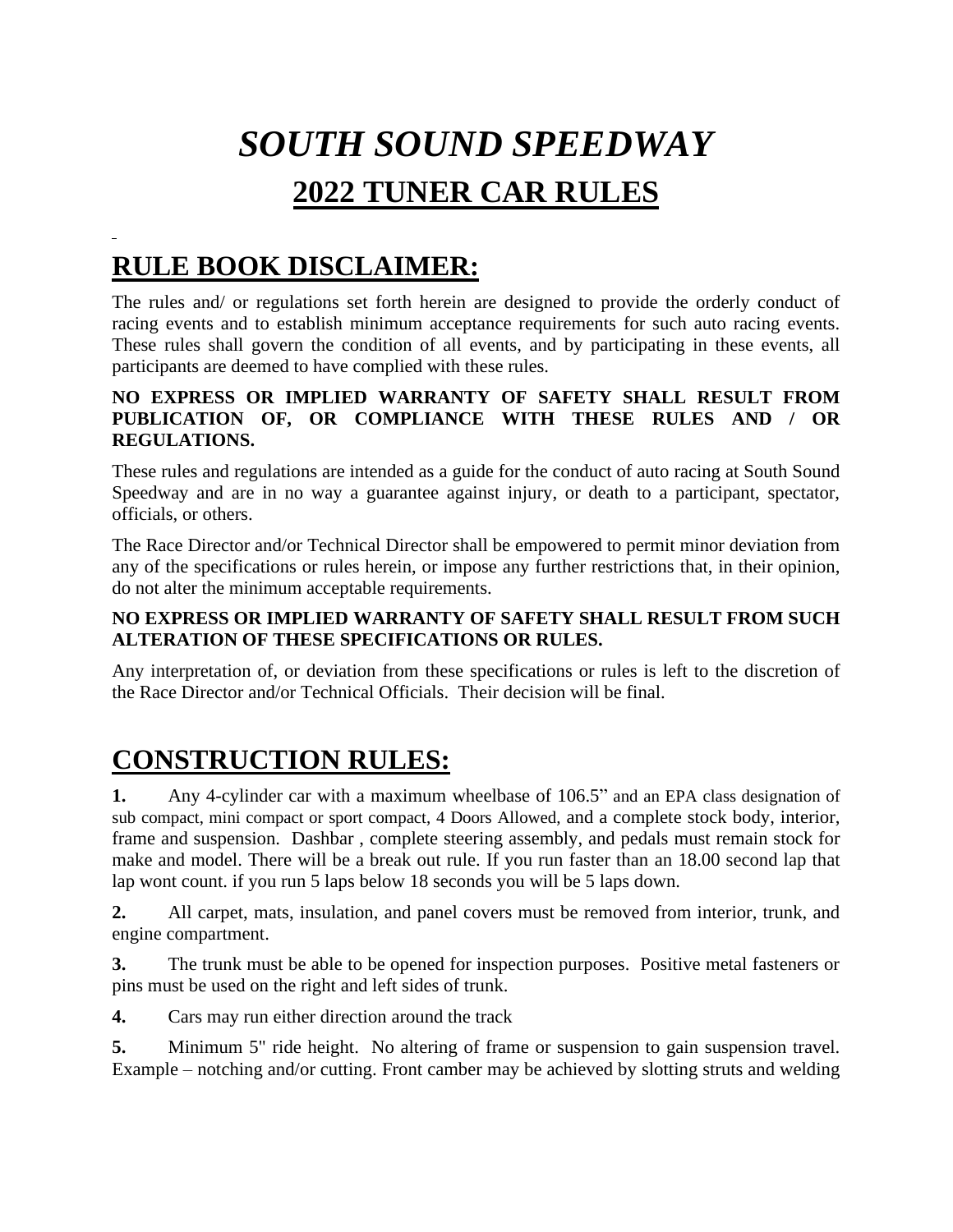a washer to reinforce. Must use factory sized bolts. The upper strut tower may also be slotted, but must be reinforced with welded washers if slotted.

**6.** Stock, unaltered transmission and rear end for make and model.

**7.** Stock shocks, in stock mounting location with stock mounting hardware. NO aftermarket shocks allowed.

**8.** All flammable material must be removed, along with chrome strips, door handles, ornaments, etc.

**9.** A one (1) gallon radiator overflow metal catch can or stock factory plastic tank must be installed on the right side of the firewall and attached to the radiator overflow. Vent line from catch can or tank must exit on the lower right side of the windshield.

**10.** Exhaust must be stock for year, make, and model. Stock exhaust manifolds or factory headers. Exhaust system must remain in stock location securely fastened and must have a working muffler. Maximum sound level is 95 decibels at 100 Feet. Will be strictly enforced

11. One (1) battery allowed. May be relocated. See general rules.

**12. TIRES:** Tires must be approved factory D.O.T. passenger car tires only. 60 series or bigger with a maximum speed rating of H or less and 300 or higher tread wear. The Yokahama D.O.T. passenger car tires are NOT approved. NO NuTread, No racing style, and NO low profile type tires allowed. Each tire must have tread showing across the complete face of the tire. The US Legend car federal 13" tire is ok. Cars may change brakes to allow 13" wheels as long as they are cast iron oem.

**13 WHEELS:** Maximum 6" wheel, Factory steel and aluminum or aftermarket steel racing wheels ok. NO Multiple SPOKE aluminum wheels allowed. Maximum offset of 2" backspacing ok.

**14.** All glass must be removed with the exception of the front windshield. This includes headlights, taillights, etc. Vacuum up all broken glass. **You must have two (2) 1' x .125 straps outside windshield bolted to roof and cowl close to the centerline of windshield**. If screen is used, it must be heavy duty  $3/8$ " or  $1/2$ " mesh with minimum of three (3)  $1/2$ " tubes in front of the driver, no further right than the centerline of the car.

**15.** Two (2) upright bars are required using 1-3/4" x .095 minimum pipe with steel plates mounted vertical from the floorboards to roof with no less than four (4) 7/16" bolts and washers, 16 total minimum. Each upright pipe is required to have 1-3/4" x .095 kicker tube from the top of the upright post down to floor at an angle, welded to the upright pipe and bolted or welded to the floor at frame. The upright bars must be connected at the top and welded together by a connecting pipe.

**16.** Driver's door and Driver's area must be padded for safety. Drivers door must be welded or chained closed with no less than 3" channel extending 4" past front and rear door seams. A crossbar must attach directly to the door bar and extend across the interior of the car, from side to side, behind the drivers seat. It is recommended to install a door bar on the passenger side also.

**17.** All bumpers must be stock type mounted in stock location. The front and rear bumpers must have straps either welded or bolted flush to the front fenders and quarter panels. You may also use a 2"x2" max 56" wide bumper with a top hoop welded on it for front protection.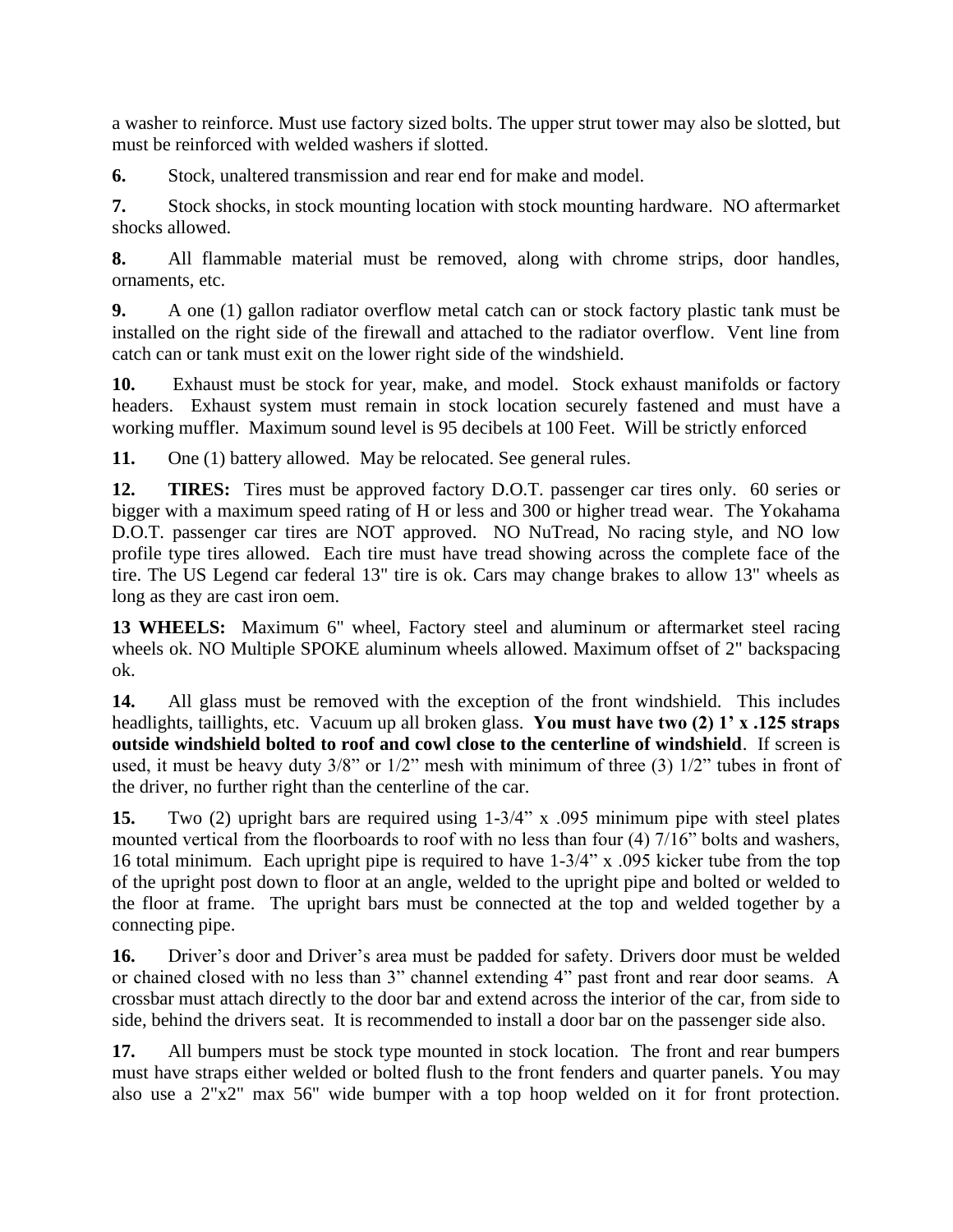Bracing may be used from the strut tower forward to the bumper. Please feel free to brace the front and rear bumpers and frames as needed to create strength and longevity of these cars. Only 1 forward brace per side allowed, no bracing side to side.

**18. ALL TUNER cars will be required to have a transponder on their car. You can buy it or rent it from Race Car Supply.** The transponders must be mounted on the right rear side of the frame. It must be mounted so that the leading edge of the transponder is 15" back from the center of the rear end axle tube. **Raceceivers will be required. No radios allowed. Raceceiver only.**

# **SAFETY:**

### **(A) FUEL CELL:**

**1.** Stock gas tank mounted in front of the rear axle may remain in place. All other stock gas tanks must be replaced with a steel boat tank or fuel cell, 8-gallon maximum. NO plastic boat tanks allowed. The fuel cell must be completely enclosed in a container of not less than 22 gauge steel. Relocate new tank to forward most part of trunk. Mount securely, no plumbers tape or rope. The cell must be covered to prevent any splash.

**2.** No exotic and/or fuel additives allowed. Fuel will comply with ASTM D4814, Standard Specification for Automotive Spark Ignition Fuel. No electric fuel pumps, no fuel cooling devices, no NOS, no Oxygen bearing agents, no Nitro, no HRB-11.

### **(B) SEATS:**

Only approved, custom manufactured, aluminum seats are permitted, Minimum .090 thickness required. Halo seats highly recommended. It is also recommended that all seats have padded rib protectors and seat leg extensions on both sides. A padded headrest is mandatory. Seat and belts must be mounted to the roll cage, not the floor pan. Four (4) Grade 8, 1/2" bolts, and flat washers must be used.

### **(C) BELTS:**

A quick release lap belt no less than 3" wide is required. Both ends of the lap belt and both ends of the shoulder harness must be fastened to the roll bar with Grade 8 bolts not less than 1/2" in diameter. The shoulder harness and lap belts must be bolted so that the ends of the belts move freely. Shoulder harness must be no less than 3" wide and must come from behind driver's seat max 3" below the drivers shoulders or less than 10 degree's. Where the harness crosses the roll cage, it must pass through a steel guide welded to the cage that will prevent the harness from sliding side to side. Shoulder harness inertia reels cannot be used. A center (crotch) or submarine belt must be mounted to the lower seat frame at the bottom. Where the belt passes through the seat edges, it must have a grommet installed, be rolled and/or padded to prevent cutting. All seat belts and shoulder harnesses must connect at the lap belt with an approved quick release buckle. Seat belts must be dated by the manufacturer and must not be within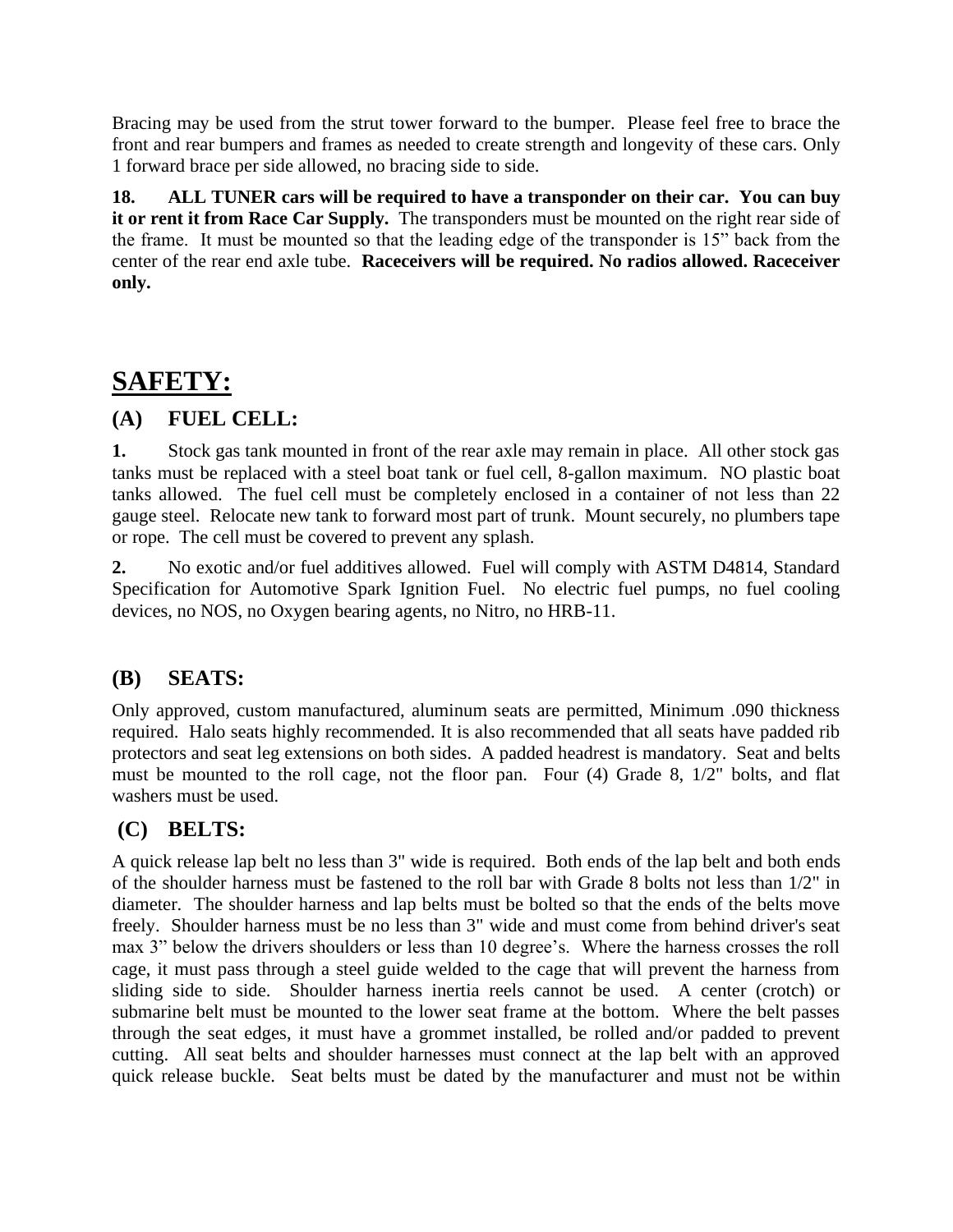manufacture allowed date. If a HANS device is being used, then the HANS style seat belts may be used.

## **(D) HELMETS:**

It will be mandatory for **ALL** Drivers to wear a helmet carrying a valid, orange SA2015 or newer, standard Snell sticker, at all times while on the racing surface. Helmets must accompany the car at time of all inspections. **It is strongly recommended that all Drivers record blood type and RH factor, plus any major medical allergies to adhesive tape label to outside back of helmet.** 

### **(E) CLOTHING:**

Drivers must wear an approved Nomex or Proban driving suit at all times when the car is on the track. Driving suits must effectively cover entire body and meet a minimum sfi 3.2A/1 rating. It is strongly recommended that the Drivers wear Nomex underwear, headgear, socks, gloves and shoes made of fire resistant material.

### **(F) WINDOW NET:**

A nylon window screen is mandatory The window screen must be a rib type, made from 1" wide nylon material with a maximum of 1-3/4" square opening between the ribs. The minimum window screen size shall be 22" wide by 16" high. It must release from top with a seat belt type latch, and it must be securely fastened on the bottom. Window net must be dated by the manufacturer, must meet SFI specifications, and must not be within the manufacture allowed date.

### **(G) FIRE EXTINGUISHER:**

It is mandatory to have a Dry charged 2-1/2 lb. minimum, with quick release fire extinguisher. This fire extinguisher must be securely mounted to the frame and/or roll cage structure and must not use hose clamps, worm drive clamps, duct tape, or cable ties. It may NOT be taped to the roll cage. Must be fully charged. The gauge must be easily visible for the Technical Official to read. Recommended on-board fire extinguisher system.

It is mandatory that all entrants have in their pits, at all times, a fully charged 10 lb. Class B fire extinguisher, showing current inspection certificate and a visible operating pressure gauge.

# **GENERAL RULES:**

**(A)** An ON/OFF ignition switch will be installed within reach of the driver when belted in the car. The on/off switch will be clearly marked. A MASTER on/off switch must be located on the roll bar directly behind the driver and accessible from the outside and must kill power to the entire car.

**(B)** There will be several different configurations to run that will be determined by the Race Director prior to each race event.

**(C)** You must follow the course even if the cone has moved.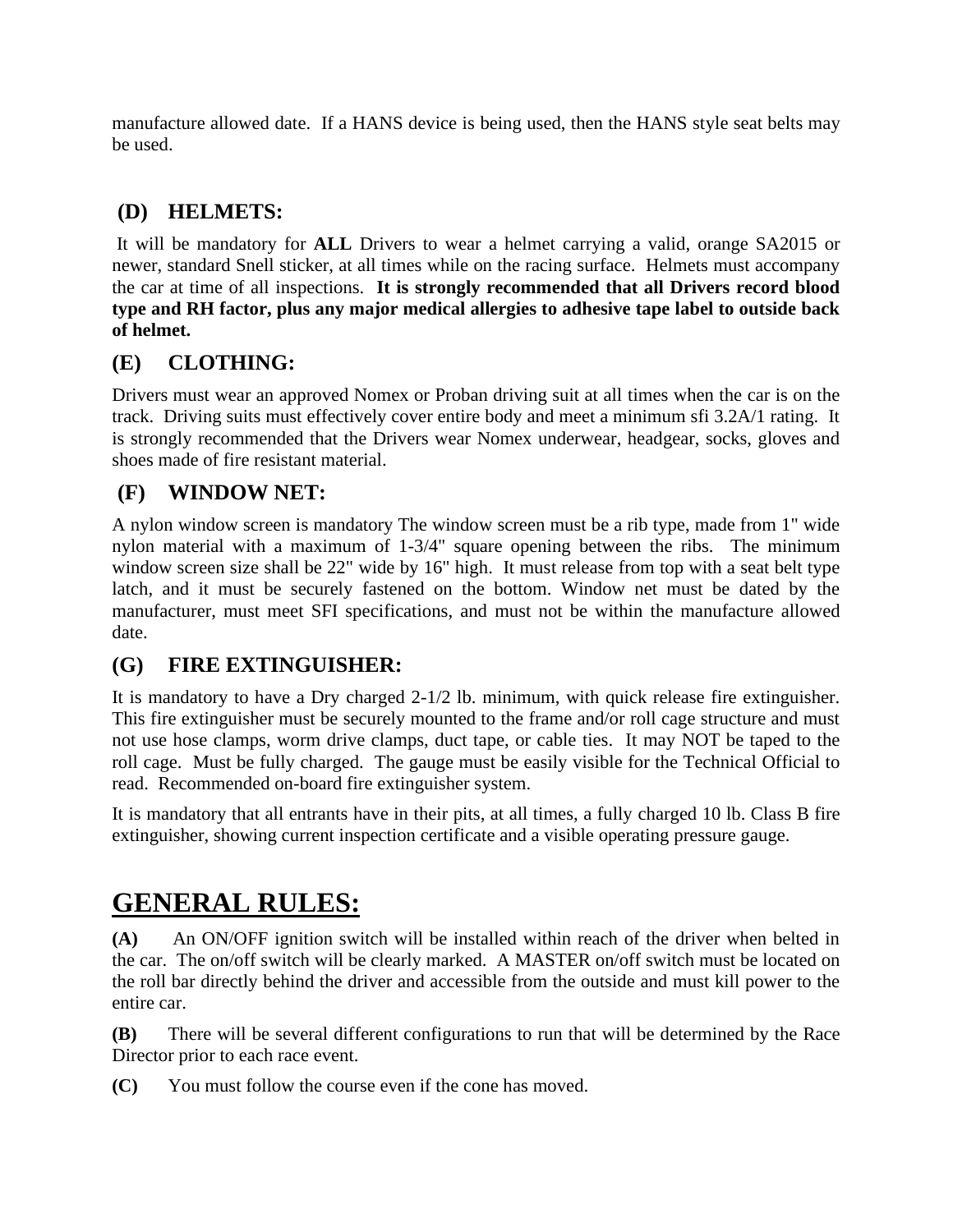**(D)** When in the no passing zone, you cannot pass in that zone, even if you are the leader.

#### **(E) NON CONTACT RACE**

**(F)** TUNER cars must be registered by South Sound Speedway and will be assigned a number. *Email: [southsoundspeedway55@gmail.com](mailto:southsoundspeedway55@gmail.com) for your car number* Last years numbers will be reserved until the January registration meeting, at which time the numbers will be given out on a first come, first serve basis. Numbers are to be displayed on the car as follows: A minimum 20" high by 3" wide number is required on both door areas. A Minimum 30" high by 3" wide number is required on the roof of the car readable from the right side of the car. All cars must have a 5" number on the top right hand corner of the windshield and/or right head light cover. All numbers must be legible with paint schemes approved by South Sound Speedway. Sponsors names and lettering must not interfere with the car numbers. **No Metallic or reflective numbers are allowed. They must be able to be seen at night across the track.** South Sound Speedway retains the right to approve commercial or editorial messages on competing cars. Suggestive or rude remarks are not permitted on cars.

**(G)**Rainout Policy: **NO CASH REFUNDS WILL BE GIVEN**. If **ANY** car takes the track for practice, there will be only a half rain check given. Full rain check only if cars have not taken the track.

**(H)**ALL RULES ARE SUBJECT TO INTERPRETATION OF THE TRACK OFFICIALS, ANY EQUIPMENT THAT THE OFFICIALS CONSIDER EXOTIC OR NOT IN THE INTENT OF THE RULES WILL BE CONSIDERED ILLEGAL FOR COMPETITION. IN THE INTEREST OF FAIRNESS, THE *RULES* MAY BE ADJUSTED TO CREATE A BALANCE IN COMPETITION OR FOR SAFETY REASONS.

**(I) STARTING GRID:** The Dash will be drawn each week. After the first points race, the line up for the Heat race(s) will be based on the points system, inverted. If there are two (2) Heat races, the points leader will start at the back of the first Heat and second in points will start at the back of the second Heat race, and so on. The Main Events, after the first point's race, will start by inverted points also. Anyone new will start behind the cars holding points. A tie in points will be given to the driver with the most wins, and then second place finishes, then third place finishes and so on until the tie is broken. In the event the tie can not be decided by this format, then the younger of the driver's will start in the forward position. Top 3 from the previous race will start behind the points leader. Points will be awarded for heat races and main events.

**(J)** If you hit a cone or don't drive the specified course you will receive a black flag and must make a stop and go penalty. The white line in the corners is considered a cone.

**(k)** Battery may be relocated to inside of the car, but not in the trunk area. Battery must be isolated from fuel lines, must be enclosed in a protective container, and must be securely fastened to the floorboard. One battery permitted per car.

# **Amendments:**

Please feel free to contact Nick 360-858-1464 for any questions/comments/concerns